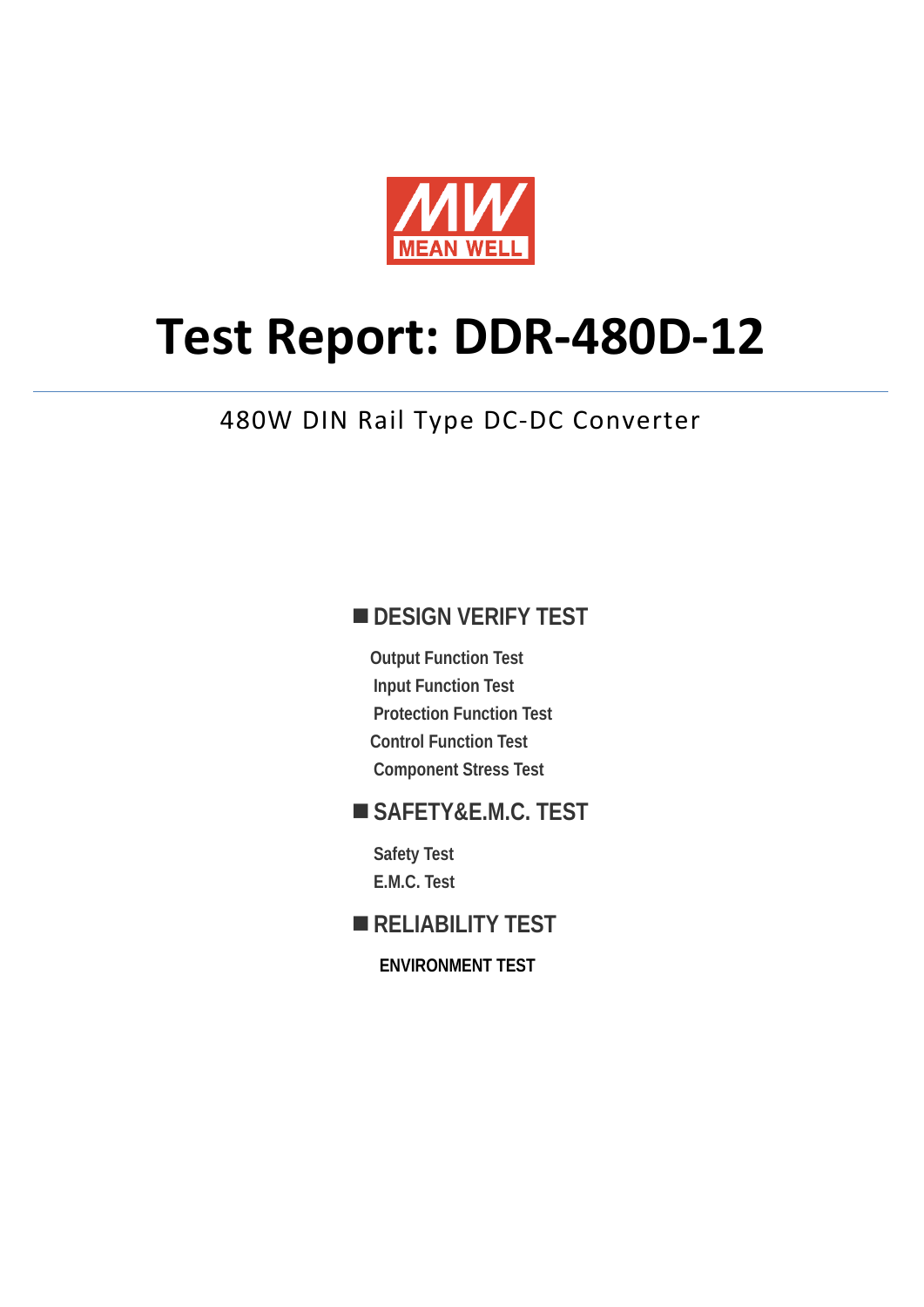

# **DESIGN VERIFY TEST**

#### **OUTPUT FUNCTION TEST**

| <b>NO</b>      | <b>TEST ITEM</b>                                                                                                                                              | <b>SPECIFICATION</b>                                                                                                                                                                                                   | <b>TEST CONDITION</b>                                                                                                                                                                                                         | <b>RESULT</b>                                                           |
|----------------|---------------------------------------------------------------------------------------------------------------------------------------------------------------|------------------------------------------------------------------------------------------------------------------------------------------------------------------------------------------------------------------------|-------------------------------------------------------------------------------------------------------------------------------------------------------------------------------------------------------------------------------|-------------------------------------------------------------------------|
| $\mathbf{1}$   | OUTPUT VOLTAGE ADJ. RANGE                                                                                                                                     | CH1: 12V~14V                                                                                                                                                                                                           | I/P:NORMAL VOLTAGE<br>O/P:MIN LOAD<br>TA:25°C                                                                                                                                                                                 | CH1: 11.36V~14.41V                                                      |
| $\overline{2}$ | OUTPUT VOLTAGE<br>TOLERANCE(Max)                                                                                                                              | $V1:1\%$ ~1 %                                                                                                                                                                                                          | I/P: 67.2 VDC /154VDC<br>O/P:FULL/ MIN. LOAD<br>Ta: $25^{\circ}$ C                                                                                                                                                            | V1:-0.48%~0.49%                                                         |
| 3              | LINE REGULATION(Max)                                                                                                                                          | $V1: -0.5\% \sim 0.5\%$                                                                                                                                                                                                | I/P: 67.2 VDC /154VDC<br>O/P:FULL LOAD<br>Ta: $25^{\circ}$ C                                                                                                                                                                  | V1: 0%~0.11%                                                            |
| 4              | LOAD REGULATION(Max)                                                                                                                                          | $V1 - 1% - 1%$                                                                                                                                                                                                         | I/P: 110VDC<br>O/P:FULL ~MIN LOAD<br>Ta: $25^{\circ}$ C                                                                                                                                                                       | V1: -0.48%~0.49%                                                        |
| 5              | OVER/UNDERSHOOT TEST                                                                                                                                          | $\leq$ +5%                                                                                                                                                                                                             | I/P: 110 VDC<br>O/P:FULL LOAD<br>Ta: $25^{\circ}$ C                                                                                                                                                                           | TEST:1.69%                                                              |
| 6              | PEAK LOAD                                                                                                                                                     | 601.2 W/5s                                                                                                                                                                                                             | I/P: 110 VDC<br>O/P:601.2W<br>Ta: $25^{\circ}$ C                                                                                                                                                                              | <b>TEST:OK</b>                                                          |
| $\overline{7}$ | RIPPLE & NOISE (Max)                                                                                                                                          | V1: 100mVp-p                                                                                                                                                                                                           | I/P: 110 VDC<br>O/P:FULL LOAD<br>Ta: $25^{\circ}$ C                                                                                                                                                                           | V1: 31mVp-p                                                             |
|                | $$0.0\%$ AC 20MHz<br>300.000V                                                                                                                                 | Meas<br>$Max(1)$ :<br>11mV<br>Min(1)<br>$-16mV$<br>$P_k(P_k(1))$<br><b>California</b><br>5:05 PM<br>Apr 24, 2020<br>6.2000V                                                                                            | die er en begint is in de de tribe eine eine mei der en beginn eine genetische Sierre und gegenstellt und der<br><u>titul toi ilmoin maatti ja taimaittaman maan alueen saatti ja taima tan</u><br>0.0V<br>300.000V<br>6,2000 | 目<br>Max(1)<br>13mV<br>Min(1)<br>$-18mV$<br>$p_k$ $p_k(1)$<br>31m)<br>÷ |
| 8              | 100:1<br>10.0:1 DC<br>SET UP TIME(Max)                                                                                                                        | 110VDC/500ms                                                                                                                                                                                                           | $\bullet$<br>100:1<br>10.0:1 DC<br>AC 20MHz<br>I/P:110 VDC<br>O/P:FULL LOAD<br>Ta: $25^{\circ}$ C                                                                                                                             | 5:06 PM<br>Apr 24, 2020<br>82.2ms                                       |
|                | INPUT=110VDC @ FULL LOAD<br>CH1: Output Voltage CH2: DC Input Voltage<br>1 2.00 V/ 2 20.0 V/ 3<br>57 5000V<br>6.00000V<br>o<br>DC 20MHz<br>10.0:1 DC<br>100.1 | 20.00ms/ 0.0s<br>Trig'd?<br>7.65V<br>Curson<br>Manual<br>X1(1)<br>-78.00000000m<br>(2(1)<br>4.20000000m<br>AX:<br>82.200000000ms<br>$1/\Delta X$<br>12.165Hz<br>Y1(1)<br>10.8000V<br>5:11 PM<br>6,8000<br>Apr 24, 2020 |                                                                                                                                                                                                                               |                                                                         |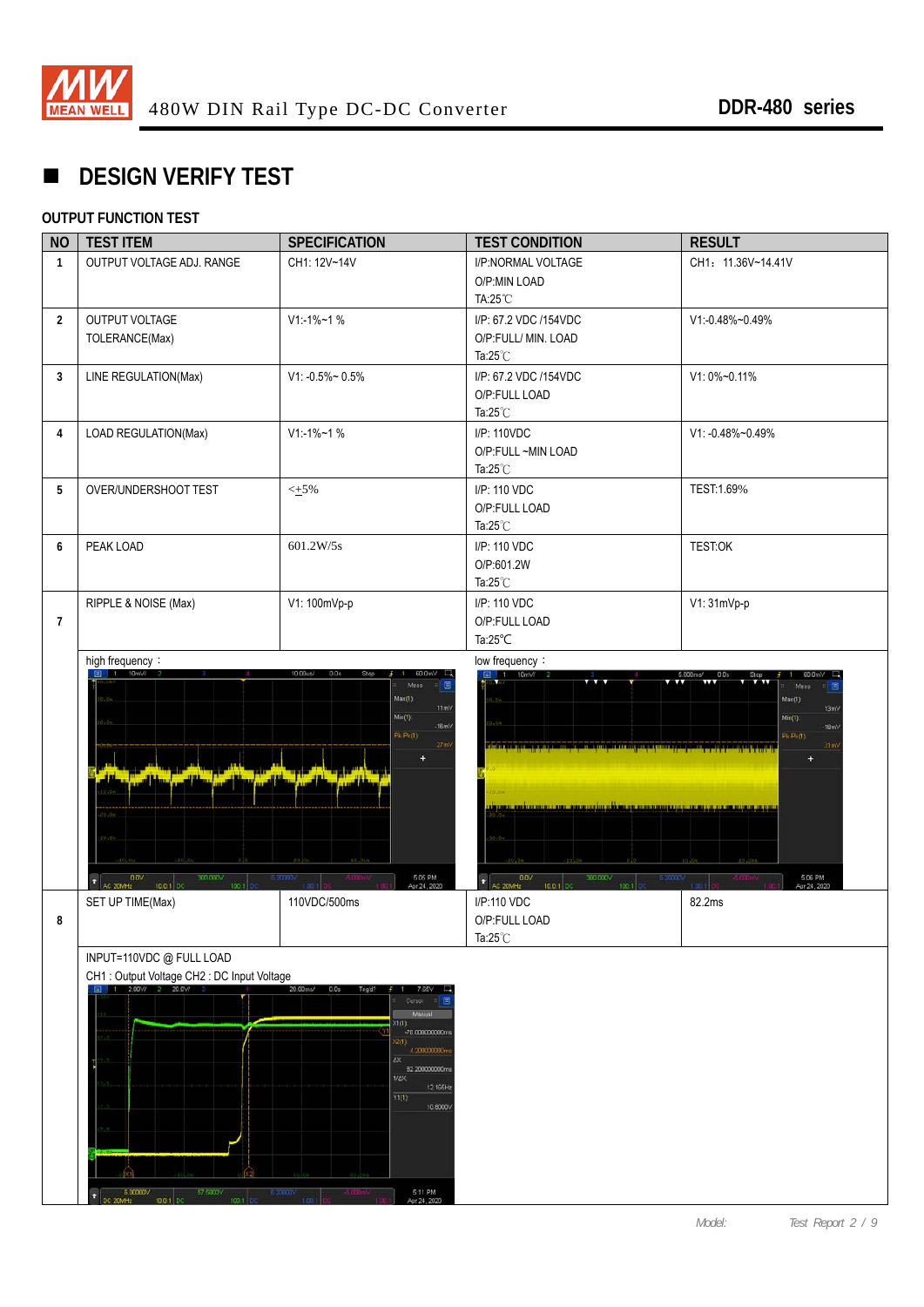

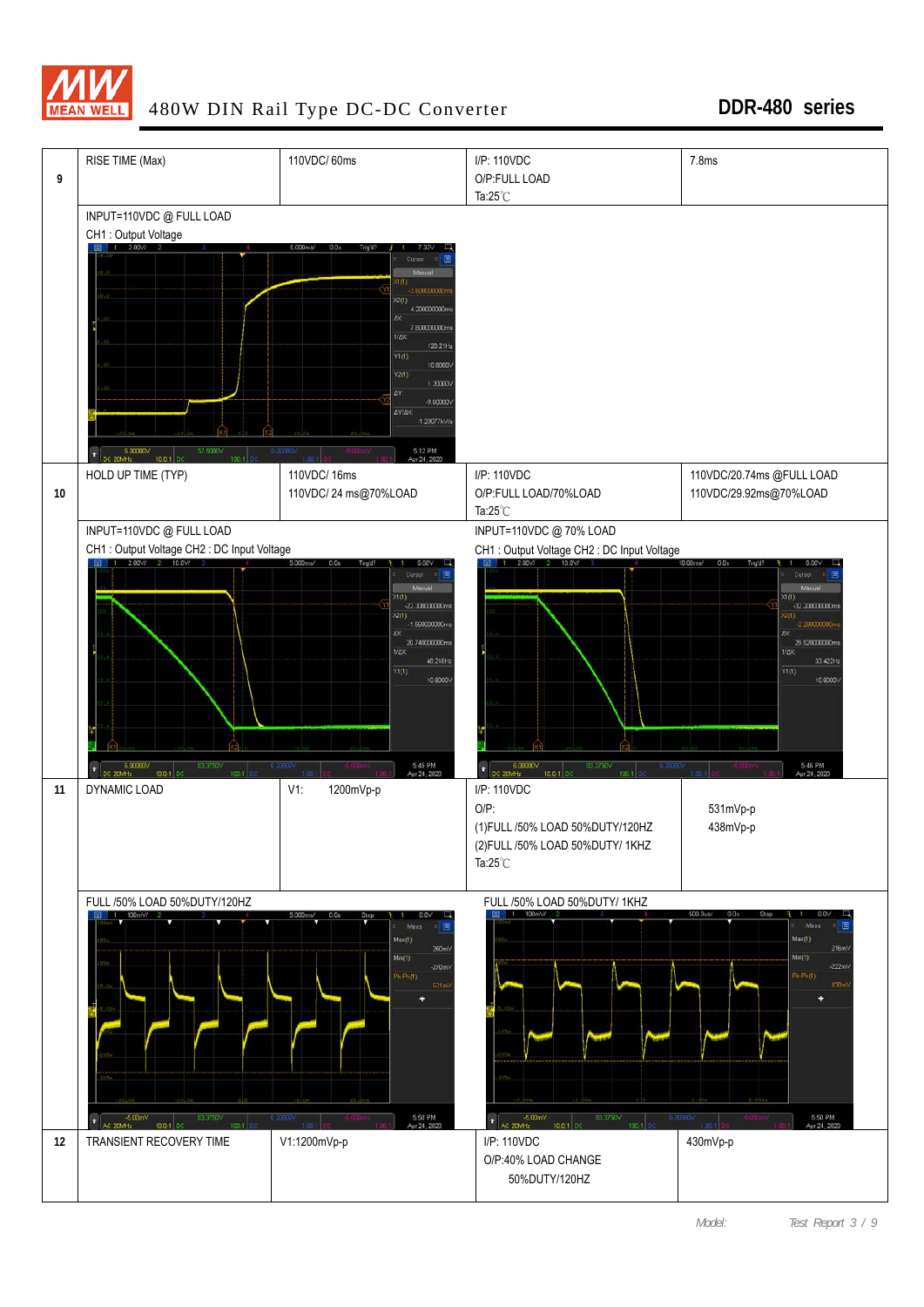

### **INPUT FUNCTION TEST**

| <b>NO</b>      | <b>TEST ITEM</b>                                                                                     | <b>SPECIFICATION</b>                                                                                                                     | <b>TEST CONDITION</b>                                                                                                                                               | <b>RESULT</b>                                      |
|----------------|------------------------------------------------------------------------------------------------------|------------------------------------------------------------------------------------------------------------------------------------------|---------------------------------------------------------------------------------------------------------------------------------------------------------------------|----------------------------------------------------|
| $\mathbf{1}$   | <b>INPUT VOLTAGE RANGE</b>                                                                           | 67.2VDC~154 VDC<br>66VDC~67.2 VDC≥100ms                                                                                                  | I/P:TESTING<br>O/P:FULL LOAD<br>Ta: $25^{\circ}$ C                                                                                                                  | $(1)$ 63.6V~154 V<br>$(2)$ TEST : OK               |
|                |                                                                                                      |                                                                                                                                          | $I/P$ :<br>LOW-LINE-0.2=67V<br>HIGH-LINE+3V=157V<br>O/P:FULL/MIN LOAD<br>(PLEASE CHECK DERATING CURVE)<br>ON: 30 Sec. OFF: 30 Sec 10MIN<br>(POWER ON/OFF NO DAMAGE) | TEST: OK                                           |
| $\overline{2}$ | INPUT CURRENT(TYP)                                                                                   | 110VDC/5A                                                                                                                                | I/P: 110VDC<br>O/P:FULL LOAD<br>Ta: $25^{\circ}$ C                                                                                                                  | I=3.9A/110VDC                                      |
| $\mathbf{3}$   | EFFICIENCY(TYP)                                                                                      | 91 %                                                                                                                                     | I/P:110VDC<br>O/P:FULL LOAD<br>Ta: $25^{\circ}$ C                                                                                                                   | 92.31%                                             |
|                | <b>EFFICIENCY vs LOAD</b>                                                                            |                                                                                                                                          |                                                                                                                                                                     |                                                    |
|                | 100<br>95<br>$90\,$<br>EFFICIENCY (%)<br>85<br>$80\,$<br>75<br>$70\,$<br>65<br>60                    |                                                                                                                                          | 10% 20% 30% 40% 50% 60% 70% 80% 90% 100%<br><b>LOAD</b>                                                                                                             | $-$ -110VDC<br>$\rightarrow$ 154VDC<br>$-86.4$ VDC |
| 4              | INRUSH CURRENT(TYP)                                                                                  | 110VDC/30 A<br>COLD START                                                                                                                | I/P: 110VDC<br>O/P:FULL LOAD<br>Ta: $25^{\circ}$ C                                                                                                                  | 19.8A                                              |
|                | INPUT=110VDC @ FULL LOAD                                                                             |                                                                                                                                          |                                                                                                                                                                     |                                                    |
|                | CH4 : Input current<br>50.0V/<br><b>BW Limit</b><br>Coupling<br>DC<br>Impedance<br>n<br>$50\ \Omega$ | 10.0A/<br>20.00ms/<br>0.05<br>Meas<br>Max(4)<br>Max(1)<br>٠<br>$\begin{array}{c}\n\text{Probe} \\ \hline\n\end{array}$<br>Fine<br>Invert | 匡<br>19.8A<br>114V                                                                                                                                                  |                                                    |
| 5              | VOLTAGE<br><b>INTERRUPTION</b><br>0F<br><b>SUPPLY</b>                                                | COMPLY<br>WITH S2 LEVEL<br>(10ms)                                                                                                        | I/P: 110VDC<br>O/P:FULL LOAD<br>Ta: $25^{\circ}$ C                                                                                                                  | 20.76ms                                            |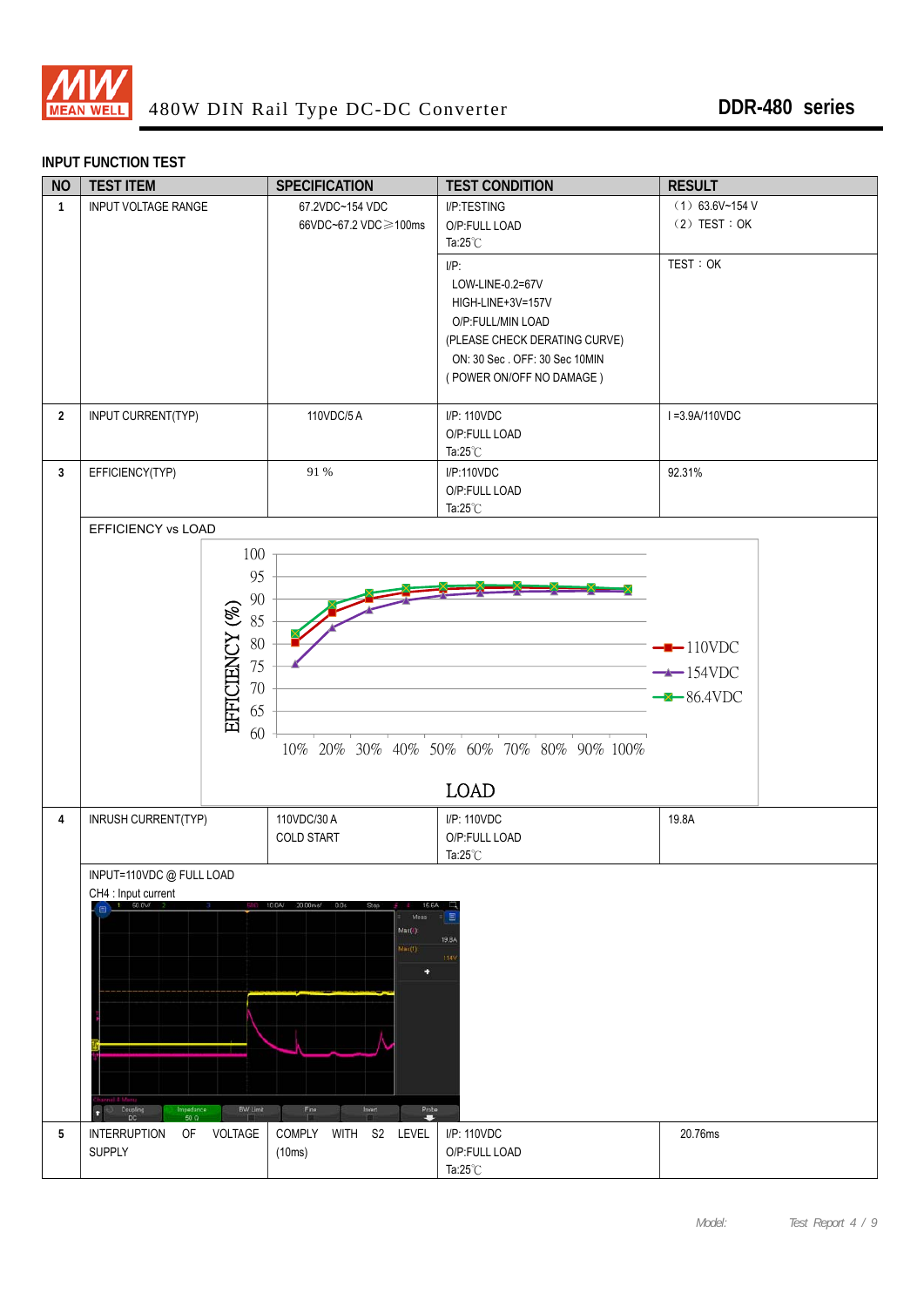

#### **PROTECTION FUNCTION TEST**

| <b>NO</b>      | <b>TEST ITEM</b>                        | <b>SPECIFICATION</b>   | <b>TEST CONDITION</b> | <b>RESULT</b>                                   |
|----------------|-----------------------------------------|------------------------|-----------------------|-------------------------------------------------|
| $\mathbf{1}$   | OVER LOADPROTECTION                     | 105%~ 135%RATED OUTPUT | $I/P$ : 86.4VDC       | 122%/86, 4 VDC                                  |
|                |                                         | <b>POWER</b>           | I/P: 110VDC           | 121.88%/110 VDC                                 |
|                |                                         |                        | I/P: 154 VDC          | 122.09%/154 VDC                                 |
|                |                                         | PEAK LOAD:150%LOAD     | O/P:TESTING           | <b>PROTECTION TYPE:</b>                         |
|                |                                         |                        | PEAK LOAD (5S)        | Normally works within 150% rated output         |
|                |                                         |                        | Ta: $25^{\circ}$ C    | power for more than 5 seconds and               |
|                |                                         |                        |                       | thenconstant current protection 105%~135%       |
|                |                                         |                        |                       | rated output powerwith auto-recovery.           |
| $\overline{2}$ | OVER VOLTAGE PROTECTION                 | CH: 14.4 V~17.5 V      | I/P: 67.2VDC          | 15.55V/67.2VDC                                  |
|                |                                         |                        | I/P: 110VDC           | 15.55V/110VDC                                   |
|                |                                         |                        | I/P: 154 VDC          | 15.55V/154 VDC                                  |
|                |                                         |                        | O/P:MIN LOAD          | <b>PROTECTION TYPE:</b>                         |
|                |                                         |                        | Ta: $25^{\circ}$ C    | Shut down O/P voltage, re-power on to           |
|                |                                         |                        |                       | recover                                         |
| 3              | <b>OVER</b>                             | SPEC:                  | I/P: 67.2/154VDC      | O.T.P. Active                                   |
|                | <b>TEMPERATUREPROTECTION</b>            |                        | O/P: FULL LOAD        | <b>PROTECTION TYPE:</b>                         |
|                |                                         | NO DAMAGE              | Ta: $25^{\circ}$ C    | Shut down O/P voltage, re-power on to           |
|                |                                         |                        |                       | recover                                         |
| 4              | SHORT PROTECTION                        | SHORT EVERY OUTPUT     | I/P: 67.2/154VDC      | NO DAMAGE                                       |
|                |                                         | 1 HOUR NO DAMAGE       | O/P: FULL LOAD        | <b>PROTECTION TYPE:</b>                         |
|                |                                         |                        | Ta: $25^{\circ}$ C    | Constant current limiting with auto-recovery    |
|                |                                         |                        |                       | recovers automatically after fault condition is |
|                |                                         |                        |                       | removerd                                        |
| 5              | <b>INPUT REVERSE</b>                    | POWER OK               | I/P: 67.2/154VDC      | <b>NO DAMAGE</b>                                |
|                |                                         |                        | O/P: FULL LOAD        |                                                 |
|                |                                         |                        | Ta: $25^{\circ}$ C    |                                                 |
| 6              | <b>INPUT</b><br>VOLTAGE<br><b>UNDER</b> | 110 VIN (C-TYPE) :     | I/P: TESTING          | <b>POWER ON &gt;=64.2V</b>                      |
|                | <b>PROTECTION</b>                       | POWER ON >=67.2V       | O/P: FULL LOAD        | POWER OFF<=54.41V                               |
|                |                                         | POWER OFF<=65V         | Ta: $25^{\circ}$ C    |                                                 |
|                |                                         |                        |                       |                                                 |

### **CONTROL FUNCTION TEST**

| <b>NO</b>      | <b>TEST ITEM</b>      | <b>SPECIFICATION</b>                                                     | <b>TEST CONDITION</b>                                    | <b>RESULT</b> |
|----------------|-----------------------|--------------------------------------------------------------------------|----------------------------------------------------------|---------------|
|                | REMOTE ON/OFF CONTROL | $I/P$ : 110 $VDC$<br>O/P:FULL LOAD<br>Ta: $25^{\circ}$ C<br>Test Result: |                                                          |               |
|                |                       | Remote ON-OFF<br>(TB1 PIN2, 4)                                           | <b>Power Output Status</b>                               |               |
|                |                       | Open or 5.5~10VDC                                                        | ON 4.5V                                                  |               |
|                |                       | Short or 0~0.8VDC                                                        | <b>OFF 0.81V</b>                                         |               |
| $\overline{2}$ | DC OK CONTACT RATINGS | 30VDC/1A<br><b>RESISTIVE LOAD</b>                                        | $I/P$ : 110 $VDC$<br>O/P:FULL LOAD<br>Ta: $25^{\circ}$ C | TEST:OK       |

### **COMPONENT STRESS TEST**

| N <sub>O</sub> | TEST ITEM                        | <b>SPECIFICATION</b> | <b>TEST CONDITION</b>   | <b>RESULT</b> |             |
|----------------|----------------------------------|----------------------|-------------------------|---------------|-------------|
|                | <b>PWM Transistor</b>            | Q 8/Q19 Rated        | DC ON/OFF               | Q8            | Q19         |
|                | (D to S) or (C to E)Peak Voltage | : 26 A/ 400 V        | I/P:High-Line +3V =157V | VDS:          | VDS:        |
|                |                                  | Q12/Q17 Rated        | VDS:                    | 224V          | 222V        |
|                |                                  | : 26 A/ 400 V        | O/P: (1)Full Load       | (2)<br>255V   | 259V<br>(2) |
|                |                                  |                      | (2) Output Short        | 293V<br>(3)   | 289V<br>(3) |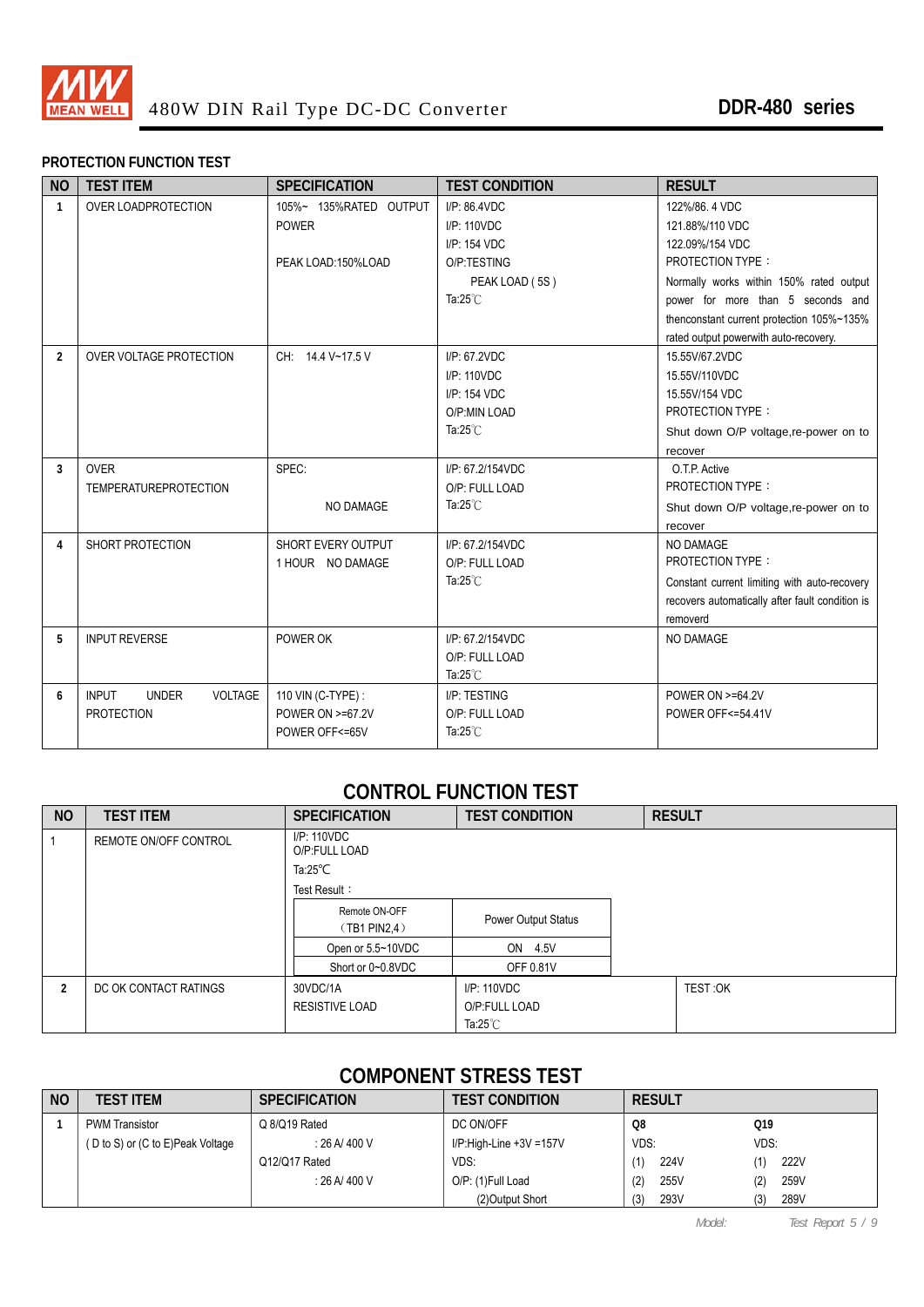

|                         |                                   |                 | (3) Dynamic Load Full Load/ | 293V<br>(4)    | 289V<br>(4)           |
|-------------------------|-----------------------------------|-----------------|-----------------------------|----------------|-----------------------|
|                         |                                   |                 | Min. Load 90%Duty/1KHz      | 275V<br>(5)    | 273V<br>(5)           |
|                         |                                   |                 | (4) Dynamic Load Full Load/ | 275V<br>(6)    | 271V<br>(6)           |
|                         |                                   |                 | Min. Load 90%Duty/3KHz      | 315V<br>(7)    | 299V<br>(7)           |
|                         |                                   |                 | (5) Dynamic Load Full Load/ |                |                       |
|                         |                                   |                 | Min. Load 90%Duty/5KHz      | Q12            | Q17                   |
|                         |                                   |                 | (6) Dynamic Load 100% Load/ | VDS:           | VDS:                  |
|                         |                                   |                 | Min. Load 50%Duty/120Hz     | 220V<br>(1)    | <b>220V</b><br>(1)    |
|                         |                                   |                 | (7)0%→400% Load.            | 262V<br>(2)    | 262V<br>(2)           |
|                         |                                   |                 | Ta: $25^{\circ}$ C          | 278V<br>(3)    | 283V<br>(3)           |
|                         |                                   |                 |                             | 268V<br>(4)    | 270V<br>(4)           |
|                         |                                   |                 |                             | 248V<br>(5)    | 254V<br>(5)           |
|                         |                                   |                 |                             | 266V<br>(6)    | (6)<br>266V           |
|                         |                                   |                 |                             | 299V           | (7)<br>299V           |
|                         |                                   |                 |                             | (7)            |                       |
| $\overline{2}$          | Clamp MOSFET                      | Q20/Q4 Rated    | DC ON/OFF                   | Q20            | Q4                    |
|                         | (D to S) or (C to E) Peak Voltage | : 26 A/ 400 V   | I/P:High-Line +3V =157V     | VDS:           | VDS:                  |
|                         |                                   |                 | VDS:                        | 200V<br>(1)    | 198V<br>(1)           |
|                         |                                   |                 | O/P: (1)Full Load           | (2)<br>200V    | 234V<br>(2)           |
|                         |                                   |                 | (2) Output Short            | (3)<br>277V    | (3)<br>266V           |
|                         |                                   |                 | (3) Dynamic Load Full Load/ | 275V<br>(4)    | 258V<br>(4)           |
|                         |                                   |                 | Min. Load 90%Duty/1KHz      | 257V<br>(5)    | 242V<br>(5)           |
|                         |                                   |                 | (4) Dynamic Load Full Load/ | 251V<br>(6)    | 258V<br>(6)           |
|                         |                                   |                 | Min. Load 90%Duty/3KHz      | 307V<br>(7)    | 313V<br>(7)           |
|                         |                                   |                 | (5) Dynamic Load Full Load/ |                |                       |
|                         |                                   |                 | Min. Load 90%Duty/5KHz      |                |                       |
|                         |                                   |                 | (6) Dynamic Load 100% Load/ |                |                       |
|                         |                                   |                 | Min. Load 50%Duty/120Hz     |                |                       |
|                         |                                   |                 | (7)0%→400% Load.            |                |                       |
|                         |                                   |                 | Ta: $25^{\circ}$ C          |                |                       |
| $\overline{\mathbf{2}}$ | Diode PeakVoltage                 | Q101/Q105 Rated | DC ON/OFF                   | Q101:          | Q203:                 |
|                         |                                   | 100 A/ 120 V    | I/P:High-Line +3V =157 V    | VOmax:         | VOmax:                |
|                         |                                   | Q200/Q203 Rated | VOmax:                      | VDS:           | VDS:                  |
|                         |                                   | 100 A/ 120 V    | O/P: (1)Full Load           | 59.6V<br>(1)   | 82.8V<br>(1)          |
|                         |                                   |                 | (2) Output Short            | (2)<br>64.4V   | (2)<br>95.6V          |
|                         |                                   |                 | (3) Dynamic Load Full Load/ | 80.4V<br>(3)   | 99.7V<br>(3)          |
|                         |                                   |                 | Min. Load 90%Duty/1KHz      | 78.8V          | 86.8V                 |
|                         |                                   |                 |                             | (4)            | (4)                   |
|                         |                                   |                 | (4) Dynamic Load Full Load/ | 74.0V<br>(5)   | (5)<br>86.8V          |
|                         |                                   |                 | Min. Load 90%Duty/3KHz      | 78.8V<br>(6)   | 102.9V<br>(6)         |
|                         |                                   |                 | (5) Dynamic Load Full Load/ | 64.3V<br>(7)   | 98.1V<br>(7)          |
|                         |                                   |                 | Min. Load 90%Duty/5KHz      | (8)<br>56.3V   | 94.8V<br>(8)          |
|                         |                                   |                 | (6) Dynamic Load 100% Load/ | VO:            | VO.                   |
|                         |                                   |                 | Min. Load 50%Duty/120Hz     | (1)<br>57.2V   | 81.2V<br>(1)          |
|                         |                                   |                 | (7)0%→400% Load.            |                |                       |
|                         |                                   |                 | (8).NO LOAD                 | Q105:          | Q200:                 |
|                         |                                   |                 |                             | VOmax:         | VOmax:                |
|                         |                                   |                 | VO:                         | VDS:           | VDS:                  |
|                         |                                   |                 | O/P: (1)Full Load           | 102.9V<br>(1)  | 49.7V<br>(1)          |
|                         |                                   |                 |                             | 111.8V<br>(2)  | (2)<br>53.7V          |
|                         |                                   |                 | Ta: $25^{\circ}$ C          | 10.3.7V<br>(3) | 72.8V<br>(3)          |
|                         |                                   |                 |                             | 105.3V<br>(4)  | 75.2V<br>(4)          |
|                         |                                   |                 |                             | 102.1V<br>(5)  | 68.8V<br>(5)          |
|                         |                                   |                 |                             | 103.7V<br>(6)  | 74.4V<br>(6)          |
|                         |                                   |                 |                             | 106.9V<br>(7)  | 53.4V<br>(7)          |
|                         |                                   |                 |                             | 102.9V<br>(8)  | 43.0V<br>(8)          |
|                         |                                   |                 |                             | VO:            | VO.                   |
|                         |                                   |                 |                             | (1)<br>105.3V  | (1)<br>$47\mathrm{V}$ |
|                         |                                   |                 |                             |                |                       |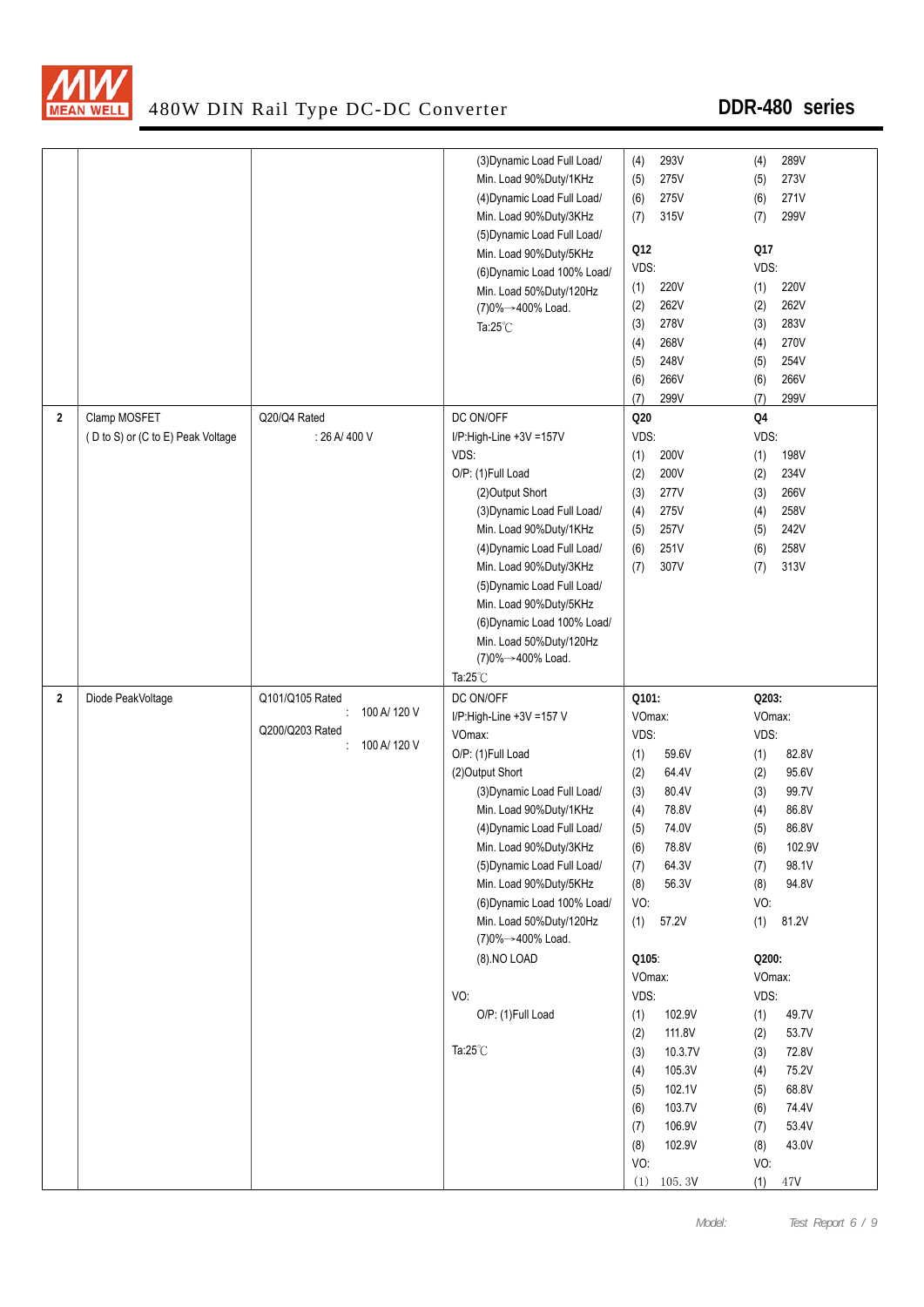

| 3 | Input Capacitor Voltage | C20/C25 Rated:               | I/P:High-Line +3V =157V         | C <sub>20</sub> | C <sub>28</sub> |
|---|-------------------------|------------------------------|---------------------------------|-----------------|-----------------|
|   |                         | : $180 \mu / 160V$           | O/P: (1) Full Load input on/off | (1)158.2V       | (1)158.1V       |
|   |                         |                              | (2) Min load input on /Off      | (2)158.4V       | (2)158.3V       |
|   |                         |                              | (3) Full Load /Min load Change  | (3)158.0V       | (3)157.8V       |
|   |                         |                              | (4) Full load continue          | (4)157.4V       | $(4)$ 157. 2V   |
|   |                         |                              | Ta: $25^{\circ}$ C              |                 |                 |
| 4 | Control IC Voltage Test | PWM IC U1 Rated              | DC ON/OFF                       | U1              | U104            |
|   |                         | 7.5V~15 V/VCC                | I/P:High-Line +3V =157 V        | $(1)$ 13.71V    | $(1)$ 11.66V    |
|   |                         | O/PU104/ U102/U203/U204Rated | O/P(1)FULL LOAD                 | $(2)$ 14.20V    | $(2)$ 11.14V    |
|   |                         | $-0.3V - 27V$                | (2) Output Short                | $(3)$ 13.79V    | $(3)$ 11.22V    |
|   |                         | O/PU100Rated                 | $(3)$ O.L.P                     | $(4)$ 13.39V    | $(4)$ 11.06V    |
|   |                         | $-0.3V - 32V$                | (4)0.V.P.                       | $(5)$ 10.82V    | $(5)$ 10.82V    |
|   |                         |                              | (5)NO LOAD<br>VRmin(LOW         |                 |                 |
|   |                         |                              | LINE)                           | U102            | U203            |
|   |                         |                              | Ta: $25^{\circ}$ C              | $(1)$ 11.14V    | $(1)$ 11.54V    |
|   |                         |                              |                                 | $(2)$ 11.22V    | $(2)$ 11.78V    |
|   |                         |                              |                                 | $(3)$ 11, 06V   | $(3)$ 11.54V    |
|   |                         |                              |                                 | $(4)$ 10.98V    | $(4)$ 11.22V    |
|   |                         |                              |                                 | $(5)$ 10.98V    | (5) 10.9V       |
|   |                         |                              |                                 |                 |                 |
|   |                         |                              |                                 | U204            | U100            |
|   |                         |                              |                                 | $(1)$ 11.08V    | $(1)$ 11, 73V   |
|   |                         |                              |                                 | $(2)$ 11, 49V   | $(2)$ 11, 81V   |
|   |                         |                              |                                 | $(3)$ 11.41V    | $(3)$ 12.05V    |
|   |                         |                              |                                 | $(4)$ 11.08V    | $(4)$ 11.73V    |
|   |                         |                              |                                 | (5) 10.68V      | $(5)$ 11.33V    |

#### **SAFETY TEST**

| <b>NO</b> | <b>TEST ITEM</b>           | <b>SPECIFICATION</b>      | <b>TEST CONDITION</b>      | <b>RESULT</b>     |
|-----------|----------------------------|---------------------------|----------------------------|-------------------|
|           | <b>WITHSTANDVOLTAGE</b>    | I/P-O/P:4KVDC/min         | I/P-O/P: 4.4KVDC/min       | $I/P$ -O/P:0uA    |
|           |                            | I/P-FG:2.5KVDC/min        | I/P-FG: 3KVDC/min          | $I/P-FG:0.2uA$    |
|           |                            | O/P-FG:0.71KVDC/min       | O/P-FG:0.852KVDC/min       | $O/P$ -FG:0.3uA   |
|           |                            |                           | Ta:25 $^{\circ}$ C         | NO DAMAGE         |
|           | <b>ISOLATIONRESISTANCE</b> | $I/P$ -O/P:500VDC>100MQ   | $I/P$ -O/P: 600 VDC        | $I/P$ -O/P:9999MQ |
|           |                            | $I/P-FG: 500VDC > 100MO$  | $I/P-FG: 600VDC$           | $I/P-FG:9999MO$   |
|           |                            | $O/P$ -FG:500VDC>100MQ    | O/P-FG: 600VDC             | $O/P-FG:9999MO$   |
|           |                            |                           | Ta:25 $^{\circ}$ C         | NO DAMAGE         |
|           | <b>GROUNDINGCONTINUITY</b> | FG(PE) TO CHASSIS         | 40A/2min                   | $3m\Omega$        |
|           |                            | OR TRACE < 100 m $\Omega$ | Ta:25 $^{\circ}\mathrm{C}$ |                   |

#### **E.M.C TEST**

| <b>NO</b> | <b>TEST ITEM</b> | <b>SPECIFICATION</b>    | <b>TEST CONDITION</b> | <b>RESULT</b>         |
|-----------|------------------|-------------------------|-----------------------|-----------------------|
|           | RADIATION        | EN55032                 | I/P: 110VDC           | <b>PASS</b>           |
|           |                  | <b>CLASS B</b>          | O/P:FULL LOAD         | Test by certified Lab |
|           |                  |                         | Ta: $25^{\circ}$ C    |                       |
| 2         | CONDUCTION       | EN55032                 | I/P:110VDC            | <b>PASS</b>           |
|           |                  | <b>CLASS A</b>          | O/P:FULL LOAD         | Test by certified Lab |
|           |                  |                         | Ta: $25^{\circ}$ C    |                       |
| 3         | E.S.D            | EN61000-4-2             | I/P: 110VDC           | CRITERIA A            |
|           |                  | ■INDUSTRY               | O/P:FULL LOAD         | $\Box$ CRITERIA B     |
|           |                  | AIR: 8KV / Contact: 6KV | Ta:25 $^{\circ}$ C    |                       |
|           | E.F.T            | EN61000-4-4             | I/P:110VDC            | CRITERIA A            |
|           |                  | <b>INDUSTRY</b>         | O/P:FULL LOAD         | $\Box$ CRITERIA B     |
|           |                  | <b>INPUT: 2KV</b>       | Ta:25 $°C$            |                       |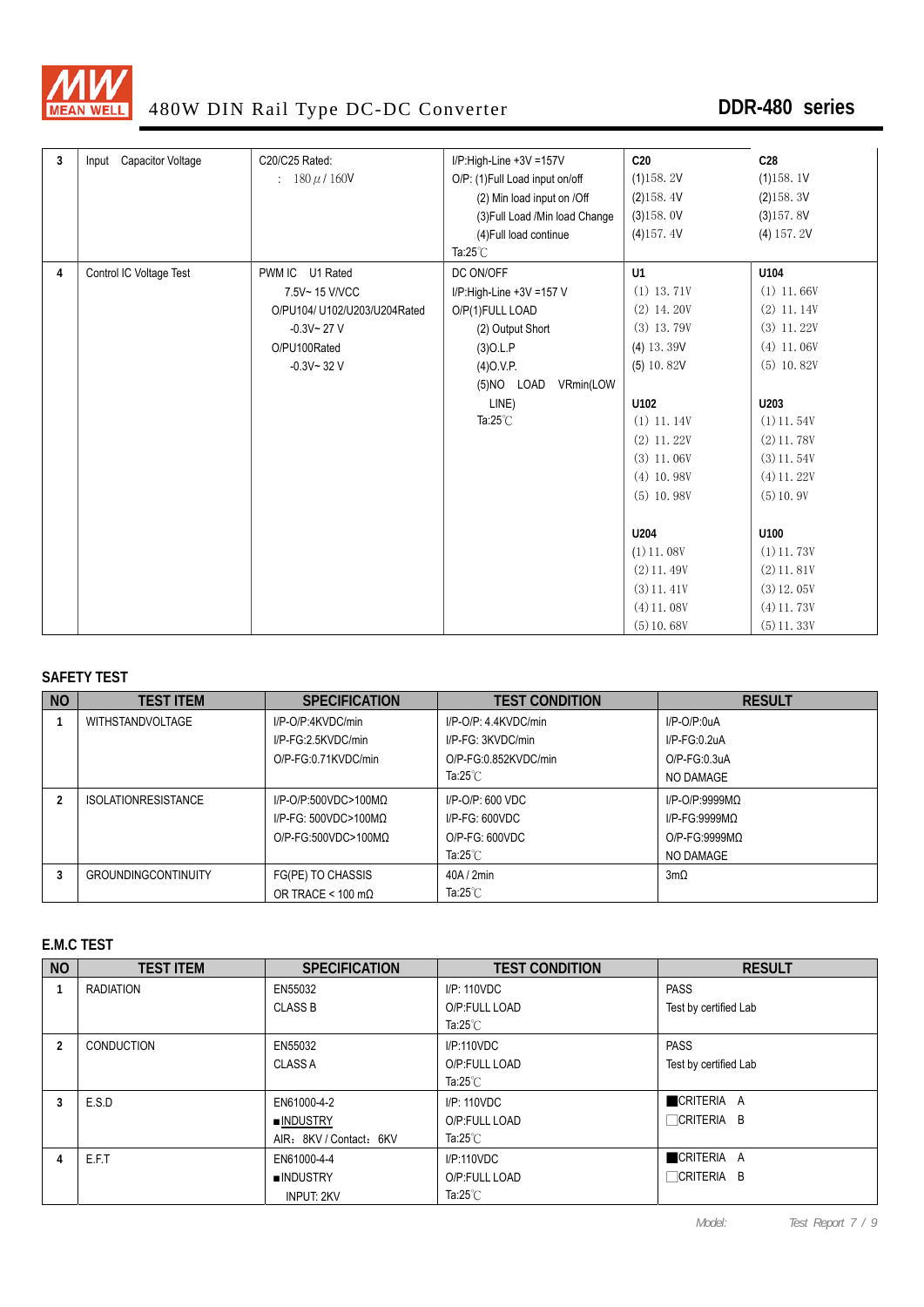

| <b>SURGE</b>                                                                       | IEC61000-4-5 | I/P: 110VDC        | CRITERIA A        |  |  |
|------------------------------------------------------------------------------------|--------------|--------------------|-------------------|--|--|
|                                                                                    | ■INDUSTRY    | O/P:FULL LOAD      | $\Box$ CRITERIA B |  |  |
|                                                                                    | L-N:1KV      | Ta: $25^{\circ}$ C |                   |  |  |
|                                                                                    | L.N-PE:2KV   |                    |                   |  |  |
| Test by certified Lab $\&$ Test Report Prepare                                     |              |                    |                   |  |  |
| Any contradictions of the test results, please refer to the latest EMC test report |              |                    |                   |  |  |

# **RELIABILITY TEST**

# **ENVIRONMENT TEST**

| <b>NO</b>    | <b>TEST ITEM</b>      | <b>SPECIFICATION</b> |                                                  | <b>TEST CONDITION</b>   | <b>RESULT</b>           |
|--------------|-----------------------|----------------------|--------------------------------------------------|-------------------------|-------------------------|
| $\mathbf{1}$ | TEMPERATURE RISE TEST | MODEL: DDR-480D-12   |                                                  |                         |                         |
|              |                       |                      | 1. ROOM AMBIENT BURN-IN: 2 HRS                   |                         |                         |
|              |                       |                      | I/P: 110 VDC O/P: FULL LOAD Ta= 27.6 °C          |                         |                         |
|              |                       |                      | 2. HIGH AMBIENT BURN-IN: HRS                     |                         |                         |
|              |                       |                      | I/P: 110 VDC O/P: FULL LOAD Ta= 55.7 $\degree$ C |                         |                         |
|              |                       | NO                   | Position                                         | ROOM AMBIENTTa= 27.6 °C | HIGH AMBIENT Ta=55.7 °C |
|              |                       | $\mathbf{1}$         | ZNR1                                             | 41.1°C                  | 72.9°C                  |
|              |                       | 2                    | LF1                                              | 43.2°C                  | 75.3°C                  |
|              |                       | 3                    | LF <sub>2</sub>                                  | 47.1°C                  | 79.4°C                  |
|              |                       | 4                    | Q <sub>6</sub>                                   | 45.4°C                  | 77.5°C                  |
|              |                       | $5\,$                | C <sub>29</sub>                                  | 40.3°C                  | 71.1°C                  |
|              |                       | 6                    | LF3                                              | 44.2°C                  | 75.8°C                  |
|              |                       | $\overline{7}$       | U1                                               | 46.5°C                  | 78.2°C                  |
|              |                       | 8                    | T7                                               | 47.0°C                  | 78.7°C                  |
|              |                       | 9                    | TSW1                                             | 63.6°C                  | 97.2°C                  |
|              |                       | 10                   | T <sub>3</sub>                                   | 49.2°C                  | 81.0°C                  |
|              |                       | 11                   | Q4                                               | 47.5°C                  | 79.1°C                  |
|              |                       | 12                   | Q204                                             | 69.3°C                  | 101.4°C                 |
|              |                       | 13                   | T <sub>2</sub>                                   | 64.3°C                  | 97.6°C                  |
|              |                       | 14                   | L200                                             | 74.3°C                  | 107.5°C                 |
|              |                       | 15                   | R <sub>217</sub>                                 | 66.6°C                  | 101.9°C                 |
|              |                       | 16                   | Q203                                             | 67.6°C                  | 102.9°C                 |
|              |                       | 17                   | Q200                                             | 72.3°C                  | 106.4°C                 |
|              |                       | 18                   | C204                                             | 71.2°C                  | 104.1°C                 |
|              |                       | 19                   | U100                                             | 58.8°C                  | $90.9^{\circ}$ C        |
|              |                       | 20                   | R202                                             | 67.6°C                  | 102.1°C                 |
|              |                       | 21                   | Q13                                              | 64.0°C                  | 95.9°C                  |
|              |                       | 22                   | ZD202                                            | 66.2°C                  | 99.0°C                  |
|              |                       | 23                   | R201                                             | 71.9°C                  | 104.6°C                 |
|              |                       | 24                   | U203                                             | 74.1°C                  | 106.5°C                 |
|              |                       | 25                   | D210                                             | 68.6°C                  | 101.7°C                 |
|              |                       | 26                   | U101                                             | 64.5°C                  | 95.7°C                  |
|              |                       | 27                   | LF4                                              | 44.6°C                  | 76.6°C                  |
|              |                       | 28                   | TSW3                                             | 62.6°C                  | 96.2°C                  |
|              |                       | 29                   | $\mathsf{T}8$                                    | 46.9°C                  | 79.3°C                  |
|              |                       | 30                   | Q101                                             | 67.5°C                  | 101.9°C                 |
|              |                       | 31                   | T4                                               | 50.1°C                  | 82.3°C                  |
|              |                       | 32                   | Q20                                              | 48.9°C                  | 81.7°C                  |
|              |                       | 33                   | $\mathsf{Q8}$                                    | 56.8°C                  | 89.7°C                  |
|              |                       | 34                   | Q19                                              | 59.4°C                  | 92.8°C                  |
|              |                       |                      |                                                  |                         |                         |